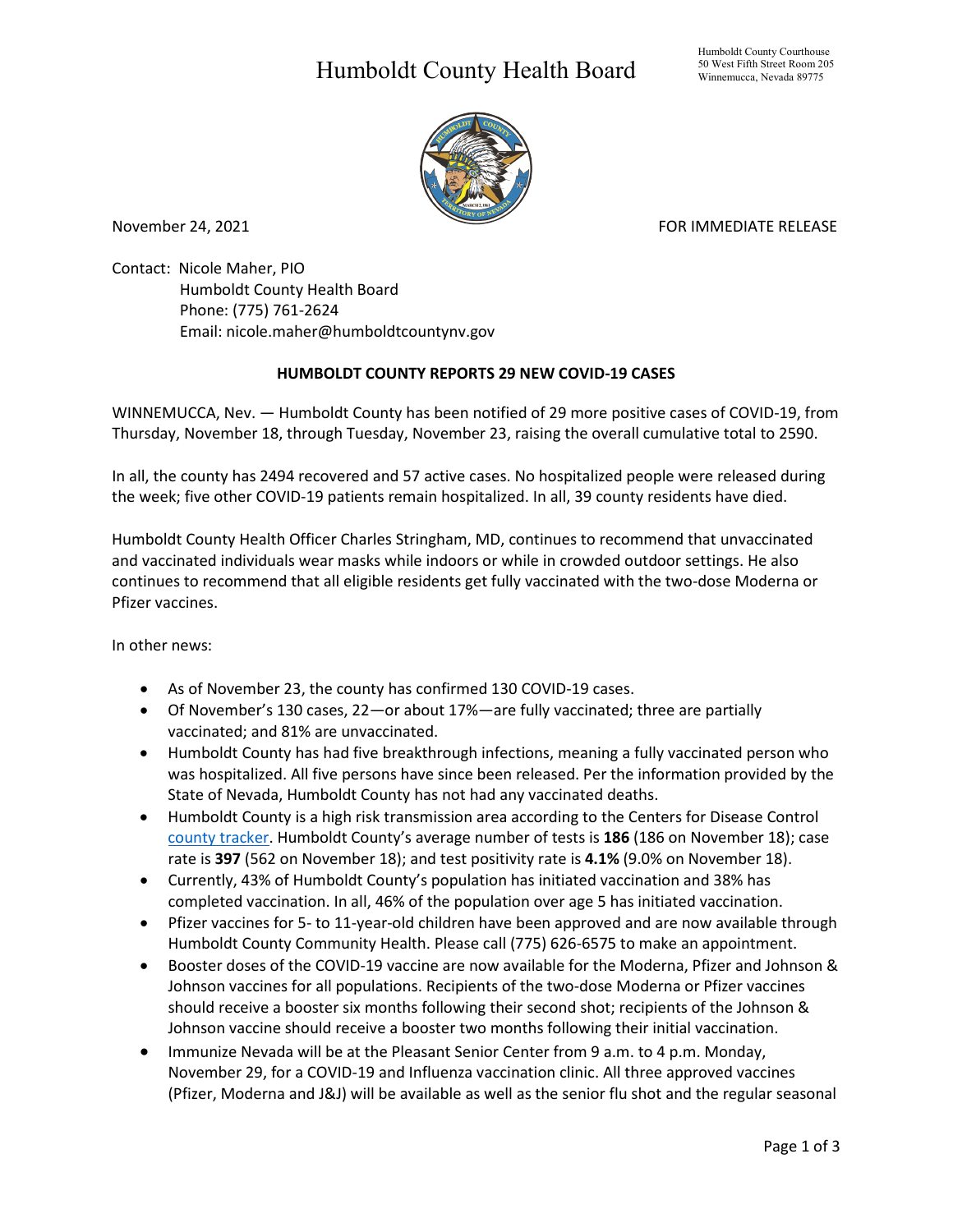flu shot. The group's counselors have advised that those who wish to receive a COVID vaccine and the flu shot can do so on the same day. No registration is needed and there is no cost to participate.

| Case # | Gender | <b>Age Range</b> | <b>Contact</b>      | <b>Status</b>  |
|--------|--------|------------------|---------------------|----------------|
| 2562   | Man    | 40s              | Under investigation | Self-isolating |
| 2563   | Woman  | 30s              | Under investigation | Self-isolating |
| 2564   | Man    | 50s              | Under investigation | Self-isolating |
| 2565   | Man    | 60s              | Under investigation | Self-isolating |
| 2566   | Female | Child            | Under investigation | Self-isolating |
| 2567   | Man    | 30 <sub>s</sub>  | Under investigation | Self-isolating |
| 2568   | Woman  | 40s              | Under investigation | Self-isolating |
| 2569   | Woman  | 70s              | Under investigation | Self-isolating |
| 2570   | Man    | 80s              | Under investigation | Self-isolating |
| 2571   | Male   | Child            | Under investigation | Self-isolating |
| 2572   | Woman  | 30 <sub>s</sub>  | Under investigation | Self-isolating |
| 2573   | Man    | 20s              | Under investigation | Self-isolating |
| 2574   | Man    | 70s              | Under investigation | Self-isolating |
| 2575   | Woman  | 40s              | Under investigation | Hospitalized   |
| 2576   | Man    | 20s              | Under investigation | Self-isolating |
| 2577   | Woman  | 20s              | Under investigation | Self-isolating |
| 2578   | Man    | 60s              | Under investigation | Hospitalized   |
| 2579   | Woman  | 30 <sub>s</sub>  | Under investigation | Self-isolating |
| 2580   | Man    | 40s              | Under investigation | Self-isolating |
| 2581   | Woman  | 40s              | Under investigation | Self-isolating |
| 2582   | Man    | 50s              | Under investigation | Self-isolating |
| 2583   | Male   | Child            | Under investigation | Self-isolating |
| 2584   | Male   | Child            | Under investigation | Hospitalized   |
| 2585   | Woman  | 60s              | Under investigation | Self-isolating |
| 2586   | Woman  | 40s              | Under investigation | Self-isolating |
| 2587   | Male   | Teen             | Under investigation | Self-isolating |
| 2588   | Male   | Child            | Under investigation | Self-isolating |
| 2589   | Male   | Teen             | Under investigation | Hospitalized   |
| 2590   | Man    | 30 <sub>s</sub>  | Under investigation | Self-isolating |

Brief summary information of Humboldt County's latest cases follows:

The following vaccination opportunities are available to Humboldt County residents:

- **Ridley's Pharmacy** is offering the Moderna, Pfizer and Johnson & Johnson vaccines to Humboldt County residents age 18 and older. No appointment is necessary; drop by anytime between 9 a.m. and 6 p.m. Monday through Friday, not including holidays.
- **The Walmart Pharmacy** in Winnemucca is offering COVID-19 vaccines to all individuals age 5 and older, including boosters. Vaccine type depends on age and availability. No appointment is necessary; go to the pharmacy drop-off window to ask for assistance.